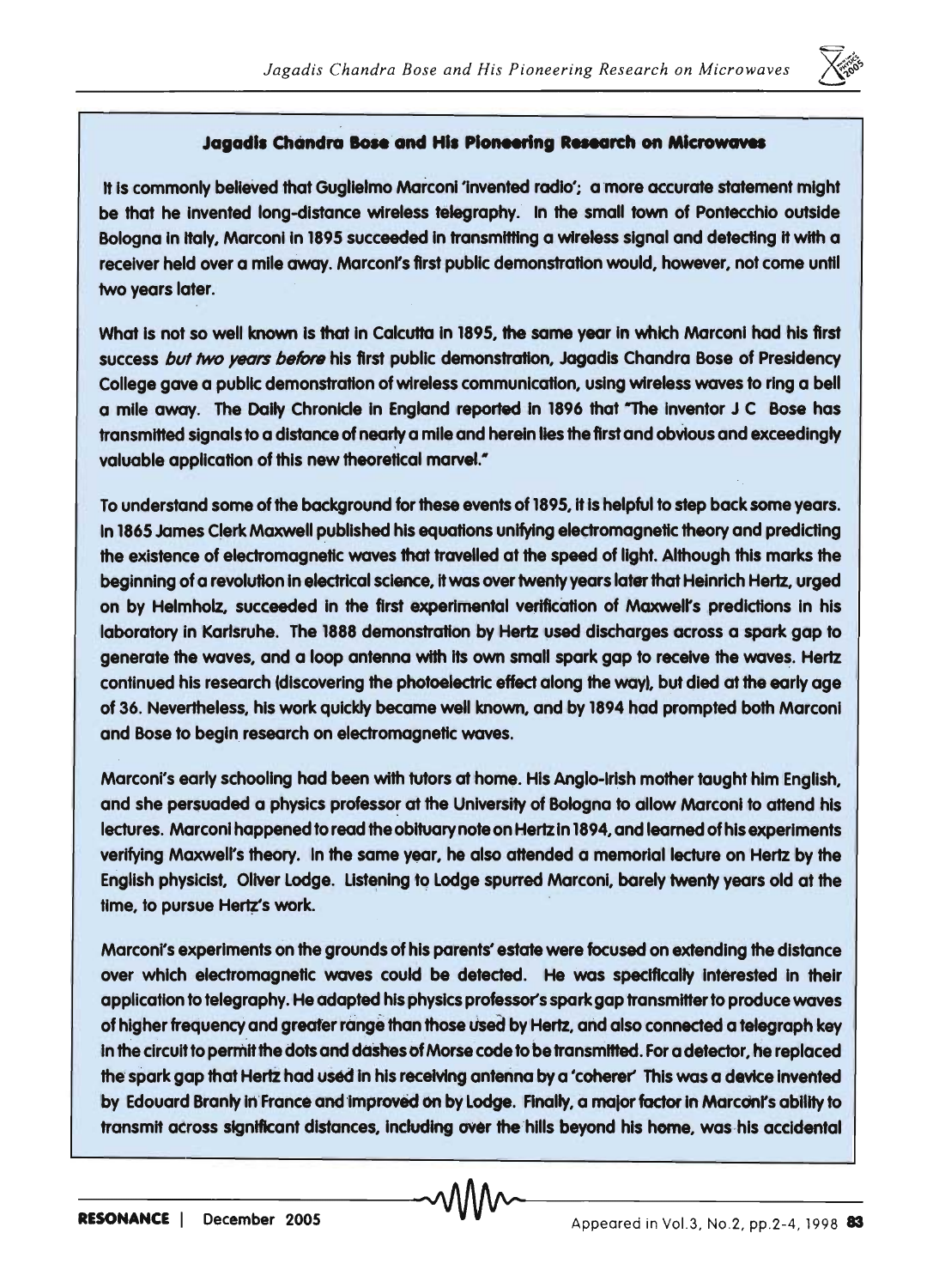discovery of the improvement obtained by grounding the transmitter and the receiver.

After the first testing of wireless in his hometown. Marconi offered his invention to the Italian government. When they showed no interest, his mother took him and his two trunks of equipment to England. There he managed to interest the British Post Office in his ideas. In 1896 he obtained patents for wireless telegraphy, and set up the Marconi Wireless Telegraph Company. In 1897, Marconi held his first public demonstration of wireless transmission and detection on Salisbury Plain, some two years after Bose's public demonstration in Calcutta. In 1899, Marconi established wireless telegraphy between France and England, across the English Channel. in 1901, he transmitted the first wireless signal across the Atlantic Ocean, and this event made him a celebrity the world over.

Marconi went on to further develop wireless telegraphy and to establish the dominance of his company on both sides of the Atlantic. His success in this was partly a result of his tremendous flair for dramatic, headline-grabbing demonstrations, which kept his name and that of his technology and company constantly in the public eve. Fortune also favoured him when it frowned on others: in 1912 the distress call of the Titanic was picked up by the Marconi company operator on another ship, which directly led to the rescue of those who made it into the lifeboats, and then to widespread recognition of the practical importance of wireless. Marconi's success was also partly a consequence of the dedication with which he obtained patents on any device that he or his company had made any improvements on, whether or not they had invented the original version. (When he did this with a tuning circuit invented by Oliver Lodge, the latter was goaded into forming his own competing company.) Marconi received numerous international honours and awards, including the Nobel Prize for physics in 1909. He died in 1937 (coincidentally the year in which Bose died) at the age of 63.

The story of how wireless telegraphy evolved to wireless voice transmission and radio, and of how the American Marconi company correspondingly evolved to RCA, is very well told in Tom Lewis' 1991 book, Empire Of The Air: The Men Who Made Radio.

Jagadis Chandra Bose was born in India in 1858. He was educated in India and in England. He studied in London and Cambridge (1880 - 84) and in 1884 received a B A degree from Cambridge and a B Sc from London University. Bose returned to India upon graduation and joined Presidency College in Calcutta as a physics professor. He was an effective and popular teacher, with a reputation for extensive use of scientific demonstrations in lectures. Several of his students went on to distinguish themselves, including S N Bose, who became famous for his Bose-Einstein statistics.

JC Bose read Lodge's book on Heinrich Hertz and His Successors and was inspired, as Marconi was, to pursue Hertz's work vigorously. In 1894, he converted a small space in Presidency College into a laboratory, and set to work. He pursued fundamental experiments on the generation, transmission, refraction, diffraction, polarization and detection of electromagnetic waves, with wavelengths in the range of 0.5 to 2.5 cm. Several familiar microwave components of today - waveguides, waveguide lens